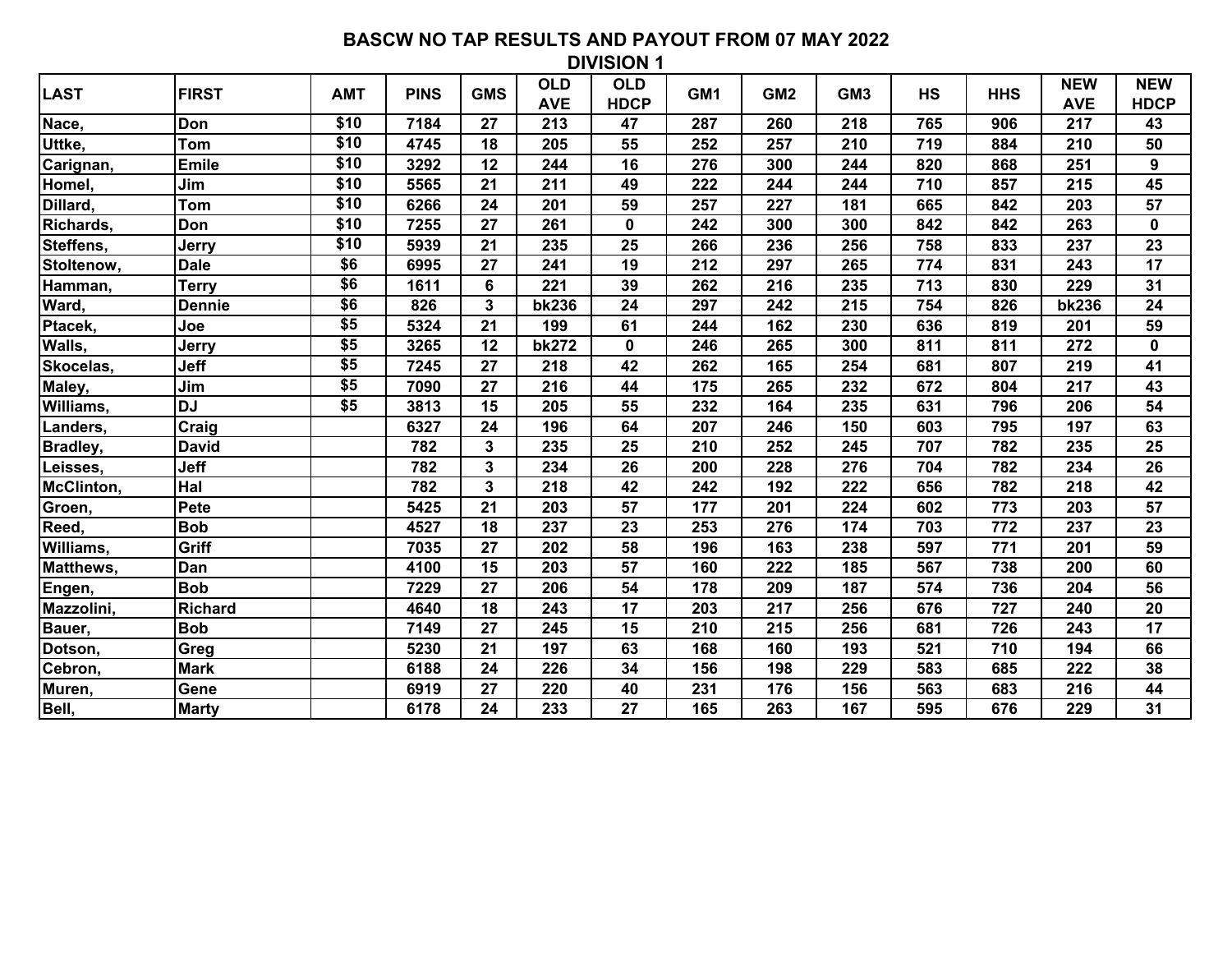| LAST        | <b>FIRST</b>  | <b>AMT</b>       | <b>PINS</b> | <b>GMS</b>   | <b>OLD</b><br><b>AVE</b> | <b>OLD</b><br><b>HDCP</b> | GM <sub>1</sub> | GM <sub>2</sub> | GM <sub>3</sub> | <b>HS</b> | <b>HHS</b> | <b>NEW</b><br><b>AVE</b> | <b>NEW</b><br><b>HDCP</b> |
|-------------|---------------|------------------|-------------|--------------|--------------------------|---------------------------|-----------------|-----------------|-----------------|-----------|------------|--------------------------|---------------------------|
| Flax,       | <b>Mike</b>   | \$10             | 5978        | 22           | 162                      | 98                        | 215             | 219             | 230             | 664       | 958        | 170                      | 90                        |
| DeLuna,     | <b>Adolfo</b> | $\overline{$10}$ | 6161        | 24           | 112                      | 148                       | 156             | 144             | 149             | 449       | 893        | 116                      | 144                       |
| Scharff,    | <b>Bill</b>   | \$10             | 3829        | 14           | <b>bk106</b>             | 154                       | 143             | 105             | 172             | 420       | 882        | 113                      | 147                       |
| Bootman,    | <b>Rick</b>   | \$10             | 7261        | 27           | 170                      | 90                        | 228             | 166             | 197             | 591       | 861        | 173                      | 87                        |
| Hurley,     | <b>Mike</b>   | \$10             | 1628        | 6            | <b>bk147</b>             | 113                       | 180             | 179             | 161             | 520       | 859        | <b>bk147</b>             | 113                       |
| Souza,      | Phil          | \$10             | 4782        | 18           | 139                      | 121                       | 154             | 228             | 113             | 495       | 858        | 143                      | 117                       |
| Greenwaldt, | Erv           | \$10             | 6167        | 24           | 174                      | 86                        | 175             | 165             | 245             | 585       | 843        | 177                      | 83                        |
| Edwards,    | <b>Terry</b>  | \$10             | 3125        | 12           | 180                      | 80                        | 243             | 166             | 193             | 602       | 842        | 185                      | 75                        |
| Foster,     | <b>Dave</b>   | \$5              | 6871        | 26           | 189                      | 71                        | 203             | 235             | 182             | 620       | 833        | 191                      | 69                        |
| Hendrix,    | <b>Chuck</b>  | \$5              | 6224        | 24           | 188                      | 72                        | 190             | 208             | 218             | 616       | 832        | 190                      | 70                        |
| Alicea,     | <b>Dave</b>   | \$5              | 3235        | 12           | 177                      | 83                        | 222             | 163             | 196             | 581       | 830        | 181                      | 79                        |
| Tauber,     | Jack          | \$5              | 4081        | 15           | 106                      | 154                       | 92              | 135             | 128             | 355       | 817        | 108                      | 152                       |
| Kunstmann,  | <b>Rick</b>   | \$5              | 5382        | 21           | 188                      | 72                        | 200             | 178             | 215             | 593       | 809        | 189                      | 71                        |
| Kelchner,   | Larry         | \$5              | 3027        | 12           | 192                      | 68                        | 177             | 182             | 243             | 602       | 806        | 194                      | 66                        |
| Ferguson,   | <b>Bob</b>    | \$5              | 5642        | 21           | 138                      | 122                       | 124             | 152             | 159             | 435       | 801        | 139                      | 121                       |
| Early,      | Ray           | \$5              | 7005        | 27           | 191                      | 69                        | 197             | 195             | 193             | 585       | 792        | 191                      | 69                        |
| Tackleson,  | Dan           |                  | 6363        | 24           | 152                      | 108                       | 163             | 166             | 133             | 462       | 786        | 152                      | 108                       |
| Lanzo,      | <b>Tony</b>   |                  | 4735        | 18           | 144                      | 116                       | 172             | 138             | 125             | 435       | 783        | 144                      | 116                       |
| Badke,      | <b>Bob</b>    |                  | 780         | $\mathbf{3}$ | 133                      | 127                       | 147             | 100             | 152             | 399       | 780        | 133                      | 127                       |
| Norvell,    | Larrv         |                  | 780         | $\mathbf{3}$ | 107                      | 153                       | 101             | 118             | 102             | 321       | 780        | 107                      | 153                       |
| Gallagher,  | Jim           |                  | 6894        | 27           | 159                      | 101                       | 176             | 147             | 152             | 475       | 778        | 159                      | 101                       |
| Greenwaldt, | <b>Mike</b>   |                  | 5526        | 21           | 141                      | 119                       | 155             | 140             | 126             | 421       | 778        | 141                      | 119                       |
| Wilkerson,  | Joe           |                  | 5357        | 21           | 146                      | 114                       | 174             | 165             | 96              | 435       | 777        | 146                      | 114                       |
| Butler,     | Fred          |                  | 7193        | 27           | 190                      | 70                        | 189             | 165             | 194             | 548       | 758        | 189                      | 71                        |
| Cook,       | Ron           |                  | 6169        | 24           | 183                      | 77                        | 194             | 146             | 187             | 527       | 758        | 182                      | 78                        |
| Page,       | <b>Doug</b>   |                  | 6445        | 24           | 170                      | 90                        | 134             | 139             | 208             | 481       | 751        | 168                      | 92                        |
| Himes,      | <b>Todd</b>   |                  | 6867        | 26           | 184                      | 76                        | 203             | 122             | 196             | 521       | 749        | 183                      | 77                        |
| Begley,     | <b>Bob</b>    |                  | 3803        | 15           | 166                      | 94                        | 154             | 184             | 102             | 440       | 722        | 162                      | 98                        |
| Oliver,     | <b>Max</b>    |                  | 2404        | 9            | 164                      | 96                        | 146             | 97              | 139             | 382       | 670        | 151                      | 109                       |
| Owens,      | Roger         |                  | 1422        | 6            | 187                      | 73                        | 127             | 126             | 170             | 423       | 642        | 164                      | 96                        |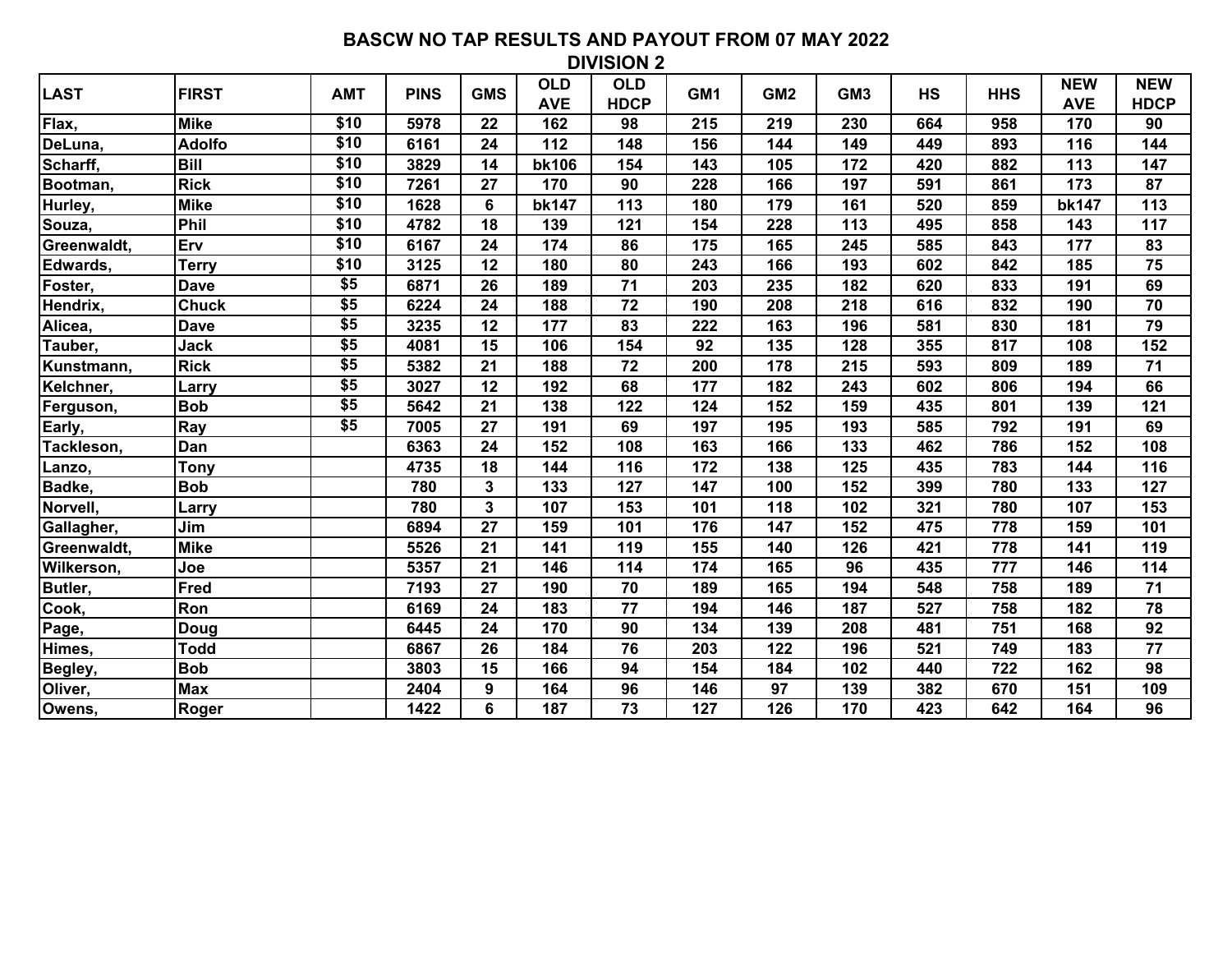| <b>LAST</b>            | <b>FIRST</b>    | <b>AMT</b>  | <b>PINS</b> | <b>GMS</b>   | <b>OLD</b><br><b>AVE</b> | <b>OLD</b><br><b>HDCP</b> | GM <sub>1</sub> | GM <sub>2</sub> | GM <sub>3</sub> | <b>HS</b> | <b>HHS</b> | <b>NEW</b><br><b>AVE</b> | <b>NEW</b><br><b>HDCP</b> |
|------------------------|-----------------|-------------|-------------|--------------|--------------------------|---------------------------|-----------------|-----------------|-----------------|-----------|------------|--------------------------|---------------------------|
| Kalscheur,             | Gloria          | \$10        | 5619        | 21           | 163                      | 97                        | 182             | 189             | 255             | 626       | 917        | 170                      | 90                        |
| Cebron,                | Kay             | \$10        | 6357        | 24           | 161                      | 99                        | 155             | 195             | 245             | 595       | 892        | 166                      | 94                        |
| Eaton,                 | <b>Sue</b>      | \$10        | 6125        | 24           | 177                      | 83                        | 242             | 169             | 192             | 603       | 852        | 180                      | 80                        |
| Alicea,                | <b>Bobbie</b>   | \$10        | 3449        | 12           | 183                      | 77                        | 223             | 237             | 155             | 615       | 846        | 189                      | 71                        |
| Bootman,               | <b>Helen</b>    | \$10        | 7083        | 27           | 168                      | 92                        | 150             | 224             | 189             | 563       | 839        | 170                      | 90                        |
| Ward,                  | Pat             | \$10        | 832         | $\mathbf{3}$ | <b>bk171</b>             | 89                        | 187             | 198             | 180             | 565       | 832        | <b>bk171</b>             | 89                        |
| Maley,                 | <b>Debby</b>    | \$10        | 6969        | 27           | 178                      | 82                        | 172             | 243             | 167             | 582       | 828        | 180                      | 80                        |
| Matthews,              | Karen           | \$7         | 4064        | 15           | 162                      | 98                        | 184             | 172             | 170             | 526       | 820        | 165                      | 95                        |
| Wilson,                | <b>Marykate</b> | $\sqrt{$7}$ | 5536        | 21           | 169                      | 91                        | 203             | 162             | 159             | 524       | 797        | 169                      | 91                        |
| Endean,                | Judy            | \$5         | 4518        | 18           | 182                      | 78                        | 146             | 177             | 236             | 559       | 793        | 183                      | 77                        |
| Greenwaldt,            | <b>Bev</b>      | \$5         | 6224        | 24           | 190                      | 70                        | 204             | 180             | 197             | 581       | 791        | 190                      | 70                        |
| Groen,                 | Jody            | \$5         | 5662        | 21           | 191                      | 69                        | 209             | 185             | 188             | 582       | 789        | 191                      | 69                        |
| Scharff,               | Eileen          | \$5         | 4541        | 18           | 170                      | 90                        | 126             | 166             | 227             | 519       | 789        | 171                      | 89                        |
| Rupp,                  | <b>Sue</b>      | \$5         | 4835        | 18           | 165                      | 95                        | 153             | 213             | 135             | 501       | 786        | 166                      | 94                        |
| Dunham-Zemberi, Denise |                 |             | 4954        | 18           | 162                      | 98                        | 136             | 165             | 187             | 488       | 782        | 162                      | 98                        |
| Harris,                | <b>MaryAnn</b>  |             | 781         | $\mathbf{3}$ | 209                      | 51                        | 187             | 256             | 185             | 628       | 781        | 209                      | 51                        |
| Theisen,               | <b>Denise</b>   |             | 780         | $\mathbf{3}$ | 175                      | 85                        | 151             | 180             | 194             | 525       | 780        | 175                      | 85                        |
| Carignan,              | Kay             |             | 2999        | 12           | 178                      | 82                        | 197             | 189             | 145             | 531       | 777        | 178                      | 82                        |
| Forman,                | <b>Marie</b>    |             | 2314        | 9            | <b>bk191</b>             | 69                        | 187             | 161             | 221             | 569       | 776        | 188                      | 72                        |
| Stoltenow,             | <b>Barbara</b>  |             | 5587        | 21           | 177                      | 83                        | 115             | 212             | 197             | 524       | 773        | 177                      | 83                        |
| Mileham,               | Jeannine        |             | 3165        | 12           | <b>bk202</b>             | 58                        | 226             | 164             | 202             | 592       | 766        | 201                      | 59                        |
| Wright,                | Shay            |             | 6158        | 24           | 171                      | 89                        | 177             | 180             | 141             | 498       | 765        | 170                      | 90                        |
| Himes,                 | Donna           |             | 6927        | 27           | 178                      | 82                        | 180             | 176             | 149             | 505       | 751        | 177                      | 83                        |
| Evans,                 | <b>Mary</b>     |             | 7107        | 27           | 185                      | 75                        | 193             | 131             | 196             | 520       | 745        | 184                      | 76                        |
| Walls,                 | <b>Ruth</b>     |             | 2359        | 9            | <b>bk179</b>             | 81                        | 172             | 147             | 182             | 501       | 744        | 181                      | 79                        |
| Majka,                 | Jean            |             | 5435        | 21           | 193                      | 67                        | 200             | 133             | 196             | 529       | 730        | 191                      | 69                        |
| Mutton,                | Ginny           |             | 4636        | 18           | 182                      | 78                        | 129             | 241             | 111             | 481       | 715        | 178                      | 82                        |
| Horvick,               | Judy            |             | 3211        | 12           | <b>bk194</b>             | 66                        | 141             | 167             | 202             | 510       | 708        | 188                      | 72                        |
| Douglass,              | Pat             |             | 5306        | 21           | 182                      | 78                        | 168             | 144             | 140             | 452       | 686        | 177                      | 83                        |
| Williams,              | Mona            |             | 7059        | 27           | 167                      | 93                        | 127             | 137             | 135             | 399       | 678        | 163                      | 97                        |
|                        |                 |             |             |              |                          |                           |                 |                 |                 |           |            |                          |                           |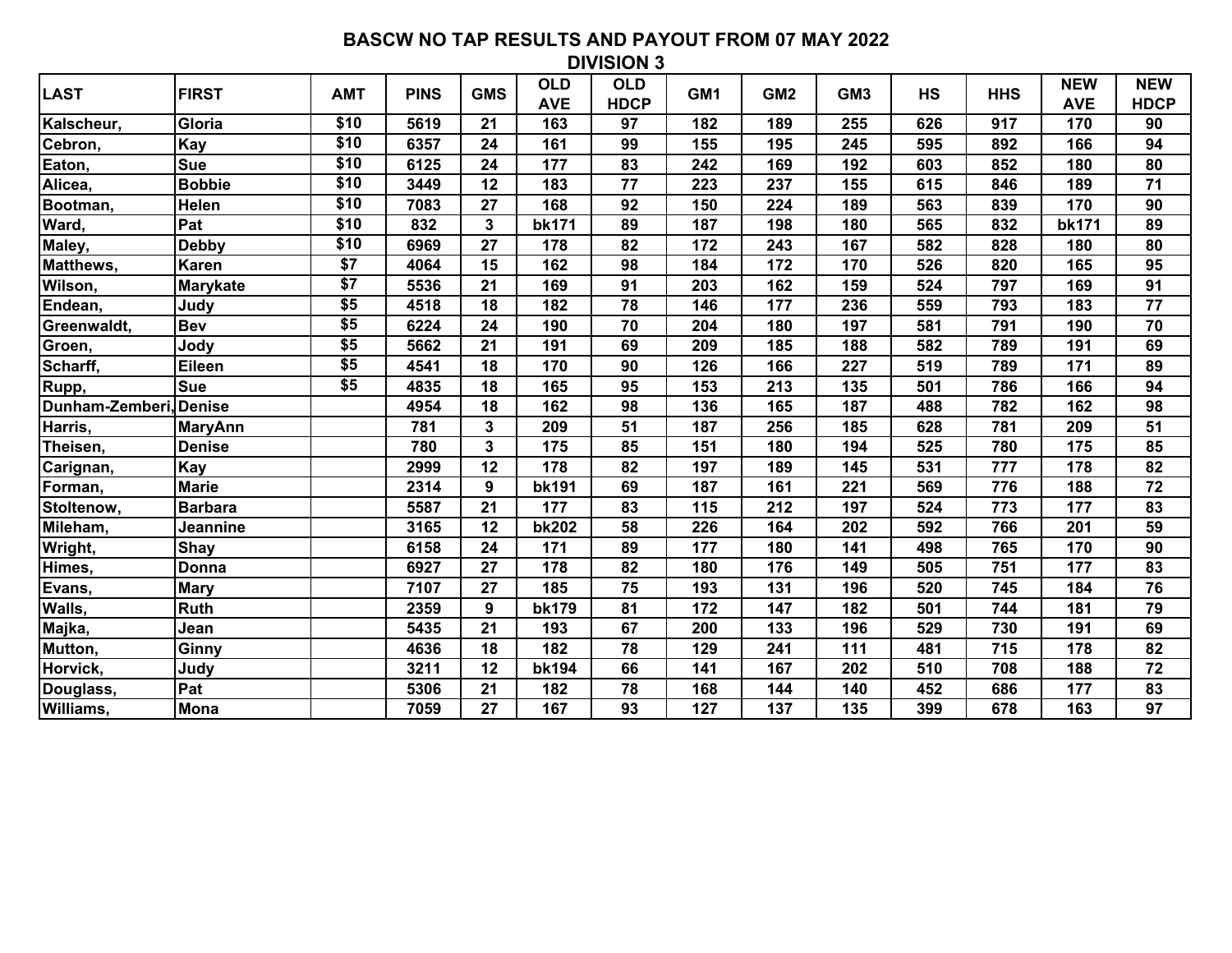| <b>LAST</b>             | <b>FIRST</b>  | <b>AMT</b>      | <b>PINS</b> | <b>GMS</b> | <b>OLD</b><br><b>AVE</b> | <b>OLD</b><br><b>HDCP</b> | GM1 | GM <sub>2</sub> | GM <sub>3</sub> | <b>HS</b> | <b>HHS</b> | <b>NEW</b><br><b>AVE</b> | <b>NEW</b><br><b>HDCP</b> |
|-------------------------|---------------|-----------------|-------------|------------|--------------------------|---------------------------|-----|-----------------|-----------------|-----------|------------|--------------------------|---------------------------|
| Jaress,                 | Lynni         | \$10            | 4846        | 18         | 144                      | 116                       | 181 | 169             | 220             | 570       | 918        | 151                      | 109                       |
| Williams,               | <b>Trish</b>  | \$10            | 3132        | 12         | 112                      | 148                       | 177 | 143             | 102             | 422       | 866        | 119                      | 141                       |
| Lanzo,                  | Janice        | \$10            | 5403        | 21         | 125                      | 135                       | 165 | 130             | 152             | 447       | 852        | 129                      | 131                       |
| Ferguson,               | <b>Rose</b>   | \$10            | 5584        | 21         | 133                      | 127                       | 182 | 138             | 118             | 438       | 819        | 135                      | 125                       |
| Dunham-Zemberi, Melanie |               | \$10            | 3131        | 12         | bk112                    | 148                       | 105 | 114             | 153             | 372       | 816        | 115                      | 145                       |
| Bauer,                  | Gail          | $\overline{$7}$ | 7102        | 27         | 129                      | 131                       | 85  | 174             | 145             | 404       | 797        | 130                      | 130                       |
| Skocelas,               | <b>Rose</b>   | \$7             | 7004        | 27         | 139                      | 121                       | 164 | 144             | 124             | 432       | 795        | 139                      | 121                       |
| Nace,                   | Sheryl        | \$5             | 6128        | 24         | 141                      | 119                       | 136 | 125             | 168             | 429       | 786        | 141                      | 119                       |
| Gallagher,              | Lola          | \$5             | 6357        | 24         | 144                      | 116                       | 167 | 130             | 138             | 435       | 783        | 144                      | 116                       |
| Badke,                  | <b>Chris</b>  | \$5             | 781         | 3          | 133                      | 127                       | 138 | 99              | 163             | 400       | 781        | 133                      | 127                       |
| Dotson,                 | <b>Miriam</b> |                 | 1630        | 6          | bk141                    | 119                       | 121 | 153             | 149             | 423       | 780        | bk141                    | 119                       |
| Norvell,                | Gail          |                 | 780         | 3          | 84                       | 176                       | 89  | 75              | 88              | 252       | 780        | 84                       | 176                       |
| Hendrix,                | Carm          |                 | 6173        | 24         | 140                      | 120                       | 138 | 114             | 167             | 419       | 779        | 140                      | 120                       |
| Begley,                 | <b>Mary</b>   |                 | 4010        | 15         | 111                      | 149                       | 102 | 95              | 126             | 323       | 770        | 110                      | 150                       |
| Kanouse,                | Julie         |                 | 5397        | 20         | 118                      | 142                       | 133 | 109             | 86              | 328       | 754        | 117                      | 143                       |
| Fautheree,              | Shirleyann    |                 | 3849        | 15         | 110                      | 150                       | 97  | 115             | 89              | 301       | 751        | 108                      | 152                       |
| Terjeson,               | <b>Gayle</b>  |                 | 4763        | 18         | 119                      | 141                       | 92  | 121             | 108             | 321       | 744        | 117                      | 143                       |
| Paul-Souza,             | Susan         |                 | 5517        | 21         | 100                      | 160                       | 82  | 85              | 87              | 254       | 734        | 98                       | 162                       |
| Wilkerson,              | <b>Barb</b>   |                 | 3732        | 15         | 104                      | 156                       | 70  | 87              | 107             | 264       | 732        | 100                      | 160                       |
| Hurley,                 | <b>Sandie</b> |                 | 1481        | 6          | <b>bk150</b>             | 110                       | 126 | 95              | 158             | 379       | 709        | bk150                    | 110                       |
| Bell,                   | <b>Cheryl</b> |                 | 3778        | 15         | bk123                    | 137                       | 95  | 81              | 93              | 269       | 680        | 117                      | 143                       |